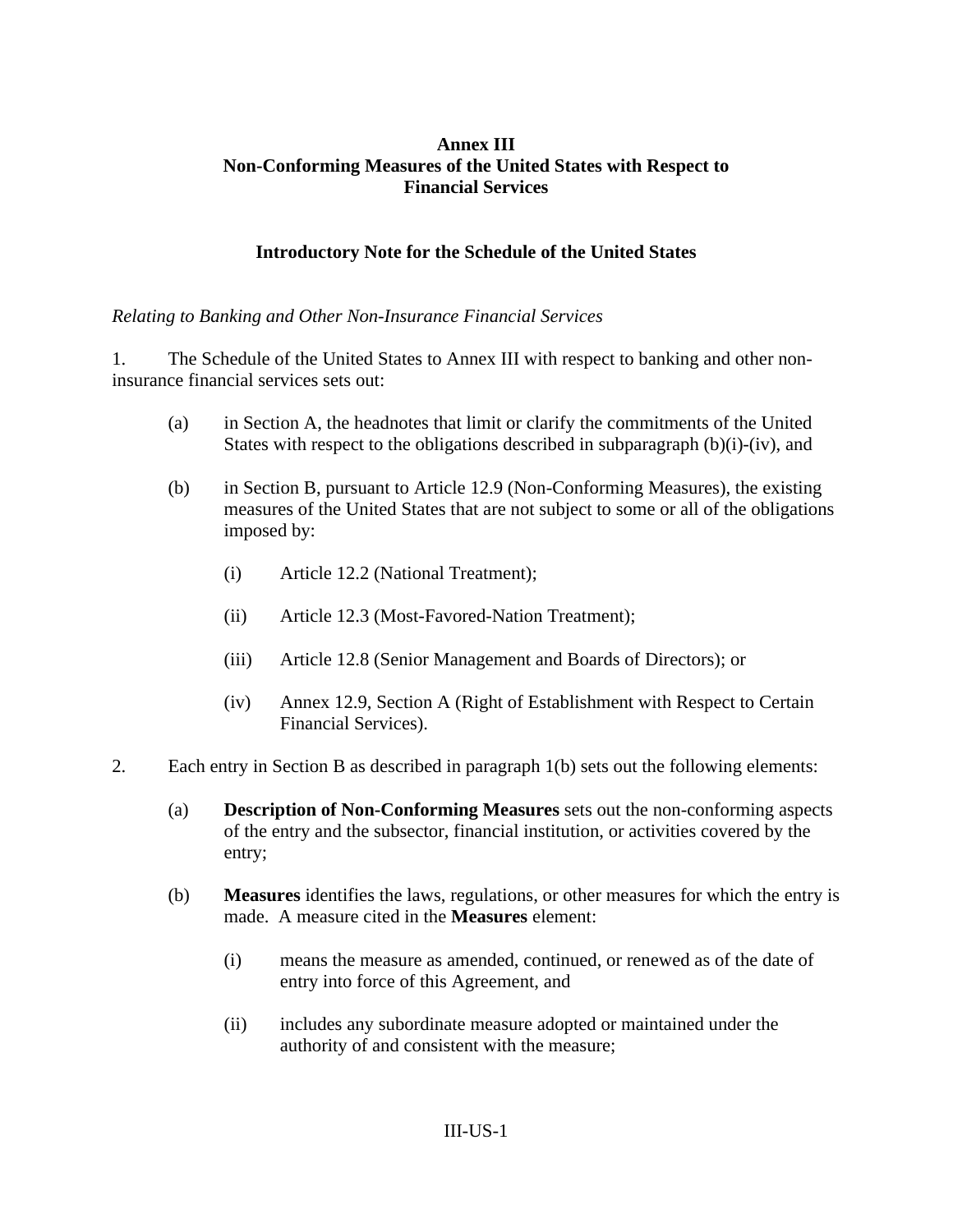(c) **Obligations Concerned** specifies the obligation(s) referred to in paragraph 1(b) that, pursuant to Article 12.9, do not apply to the listed measure(s);

## *Relating to Insurance*

- 3. The Schedule of the United States to Annex III with respect to insurance sets out:
	- (a) headnotes that limit or clarify the commitments of the United States with respect to the obligations described in subparagraph  $(b)(i)-(v)$ , and
	- (b) pursuant to Article 12.9 (Non-Conforming Measures), a schedule of existing measures of the United States that do not conform to some or all of the obligations imposed by:
		- (i) Article 12.2 (National Treatment);
		- (ii) Article 12.3 (Most-Favored-National Treatment);
		- (iii) Article 12.4 (Market Access for Financial Institutions);
		- (iv) Article 12.5 (Cross-Border Trade); or
		- (v) Article 12.8 (Senior Management and Boards of Directors).

4. Each entry in the schedule of non-conforming measures described in paragraph 3(b) sets out the following elements:

- (a) **Obligations Concerned** specifies the obligation(s) referred to in paragraph 3(b) that, pursuant to Article 12.9, do not apply to the listed measure(s);
- (b) **Level of Government** indicates the level of government maintaining the listed measure(s);
- (c) **Measures** identifies the laws, regulations, or other measures for which the entry is made. A measure cited in the **Measures** element:
	- (i) means the measure as amended, continued, or renewed as of the date of entry into force of this Agreement, and
	- (ii) includes any subordinate measure adopted or maintained under the authority of and consistent with the measure;
- (d) **Description** provides a general, nonbinding description of the **Measures**.